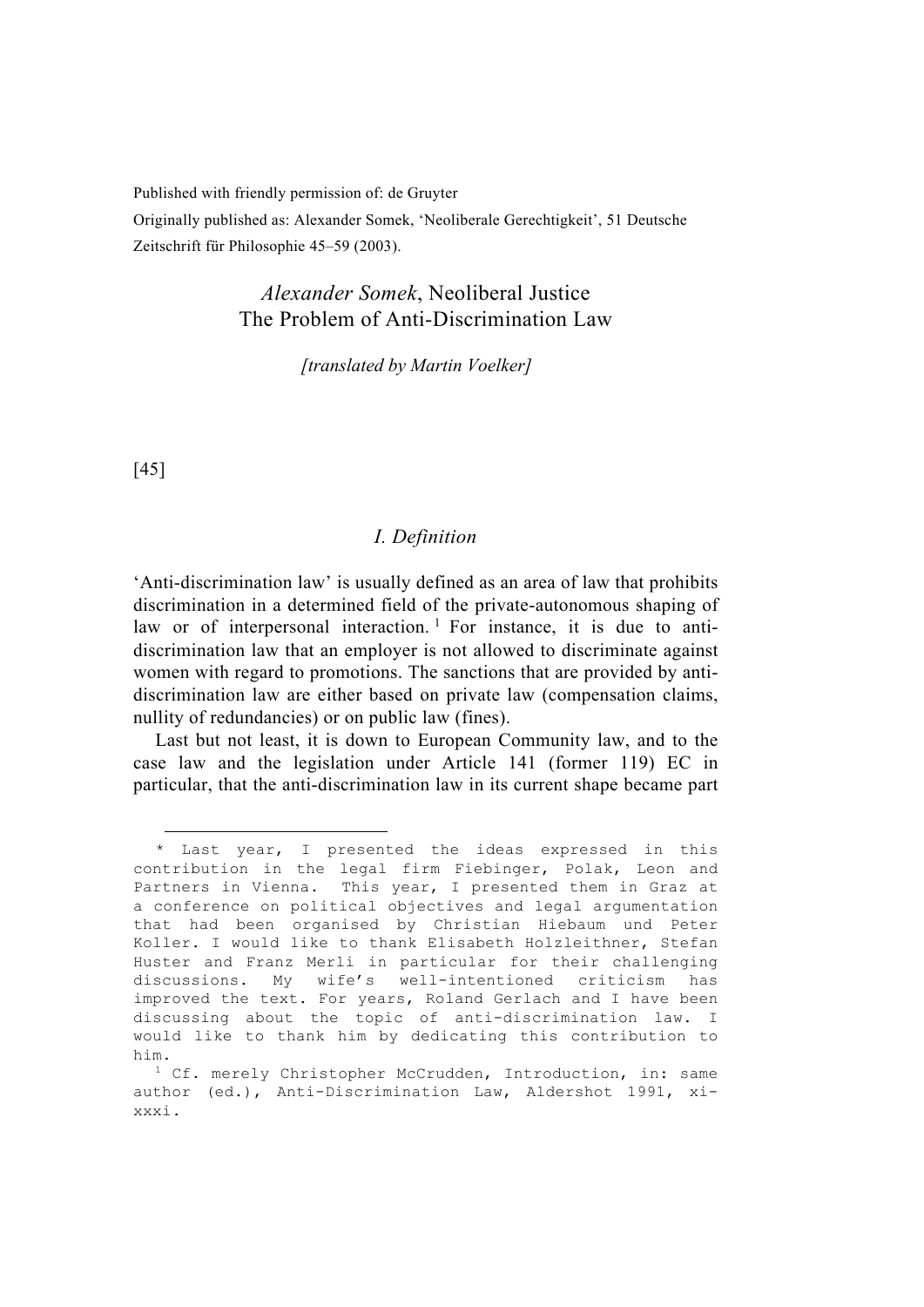of the European legal culture. <sup>2</sup> The anti-discrimination law in the United States of America is based on a more long-standing tradition. It plays a significant role in the context of American labour law, since it compensates in some ways for the lack of rules in the field of social protection. 3

Anti-discrimination law is based on a *fundamental differentiation*. It consists of the fact that certain subjects in specific contexts are subject to relatively stricter equality requirements than other subjects. The differentiation is made in so far as the attitude of the addressees in such contexts provides a fundamental indicator with regard to the social distribution of goods and burdens. The resulting emphasis on a social position can only refer to those subjects who have a significant influence [46] on the distribution (such as employers). Beyond, this emphasis can also be combined with a reference to the goods that are ready for distribution (for example you may think of the renting of living space).

Hence, there is an important distributive dimension of antidiscrimination law. It is a question of equality as an individual right to be free from discrimination, when it comes to social cooperation and the distribution of important goods.

#### *II. Inclusive and exclusive reasons*

The right to equality is based on a statement that refers to two types of reasons. <sup>4</sup> While the first type allows for the justification of an unequal treatment, the second type excludes any justification. Hence, there are *inclusive* reasons on the one hand and *exclusive* reasons on the other hand. Inclusive reasons have their origins in the structure of rational behaviour. They state that an unequal treatment is justified if it benefits the realisation of a legitimate (non-discriminatory) objective. Exclusive reasons exclude justifications for unequal treatment if the imposition of a disadvantage has a humiliating effect. In this comparative context, a humiliation always occurs if the person concerned suffers a disadvantage that cannot be

<sup>2</sup> Cf. Evelyn Ellis, EC Sex Equality Law, Oxford 1998.

<sup>3</sup> Cf. also McCrudden, Introduction, l.c.

<sup>4</sup> Cf. also Alexander Somek, Equality and Constitutional Indeterminacy. An Interpretative Perspective on the European Economic Constitution, in: European Law Journal, 7 (2001), 171-195, here: 178.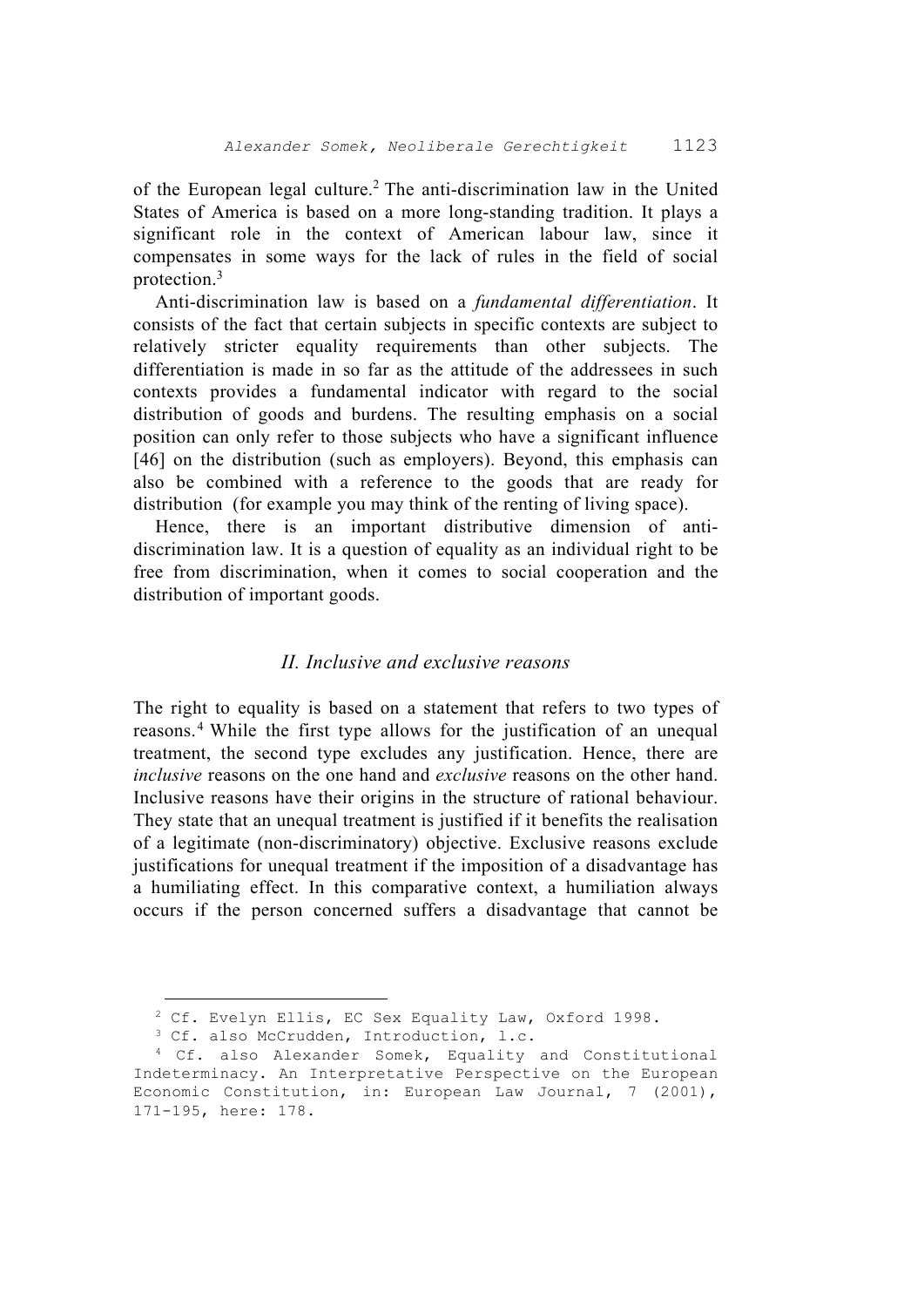attributed to the person's sphere of responsibility. <sup>5</sup> Therefore the protection against discrimination requires the determination of the zone that cannot be attributed to a person's sphere of responsibility in relation to adjustment performances that rational people can expect from other individuals in order to be free to pursue their own purposes.

Inclusive and exclusive reasons are related to each other. The normative core of anti-discrimination law has its roots in this relationship. <sup>6</sup> The determination of this relationship defines the content of the protection against discrimination. To begin with, this content concerns the question to which degree the rational behaviour of *other people* must be borne. For example, one may tolerate people acting on the basis of stereotypes. Perhaps the reason is that they consider it worthwhile to live according to a stereotype, even if they do not manage to live up to it. It can also be rational to accept unequal treatment. This is exactly the idea of the Rawlsian difference principle. For those who have a lower economic capacity than other people, it can be rational to be disadvantaged in relative terms, if they are better placed with social inequality than without it. 7

There is a noteworthy depth dimension to the definition of the relationship between rationality and discrimination, which constitutes a fundamental pillar of any protection against discrimination. The social determination of adaptability also gives rise to the question of the degree to which one accepts, or must accept, one's *own* rational [47] behaviour. It is a question of the appropriate level of self-disposal that one imposes on oneself and other people. From an anti-discriminatory point of view, the institutions can be *neutralised*, depending on how this level is determined. From a conceptual perspective, every fundamental social structure involves a *decision* on which type of discrimination is considered as acceptable or unacceptable. <sup>8</sup> This fact is linked to Plato's finding, still valid today, that constitutions differ from each other according to the type of person that

<sup>5</sup> Cf. Alexander Somek, Rationalität und Diskriminierung. Zur Bindung der Gesetzgebung an das Gleichheitsrecht, Vienna 2001, 380, 386.

<sup>6</sup> Cf. ibit. 391-392.

<sup>7</sup> This situation does not change if you, like Cohen, interpret the concept of basic structure in an extensive way and include the 'ethos' of a society. Cf. G. A. Cohen, Where the Action Is: On the Site of Distributive Justice, in: Philosophy & Public Affairs, 26 (1997), 3-10, here: 28.

<sup>8</sup> Quite similar in this regard: Ronald Dworkin, Sovereign Virtue. The Theory and Practice of Equality, Cambridge/Mass. 2000, 282.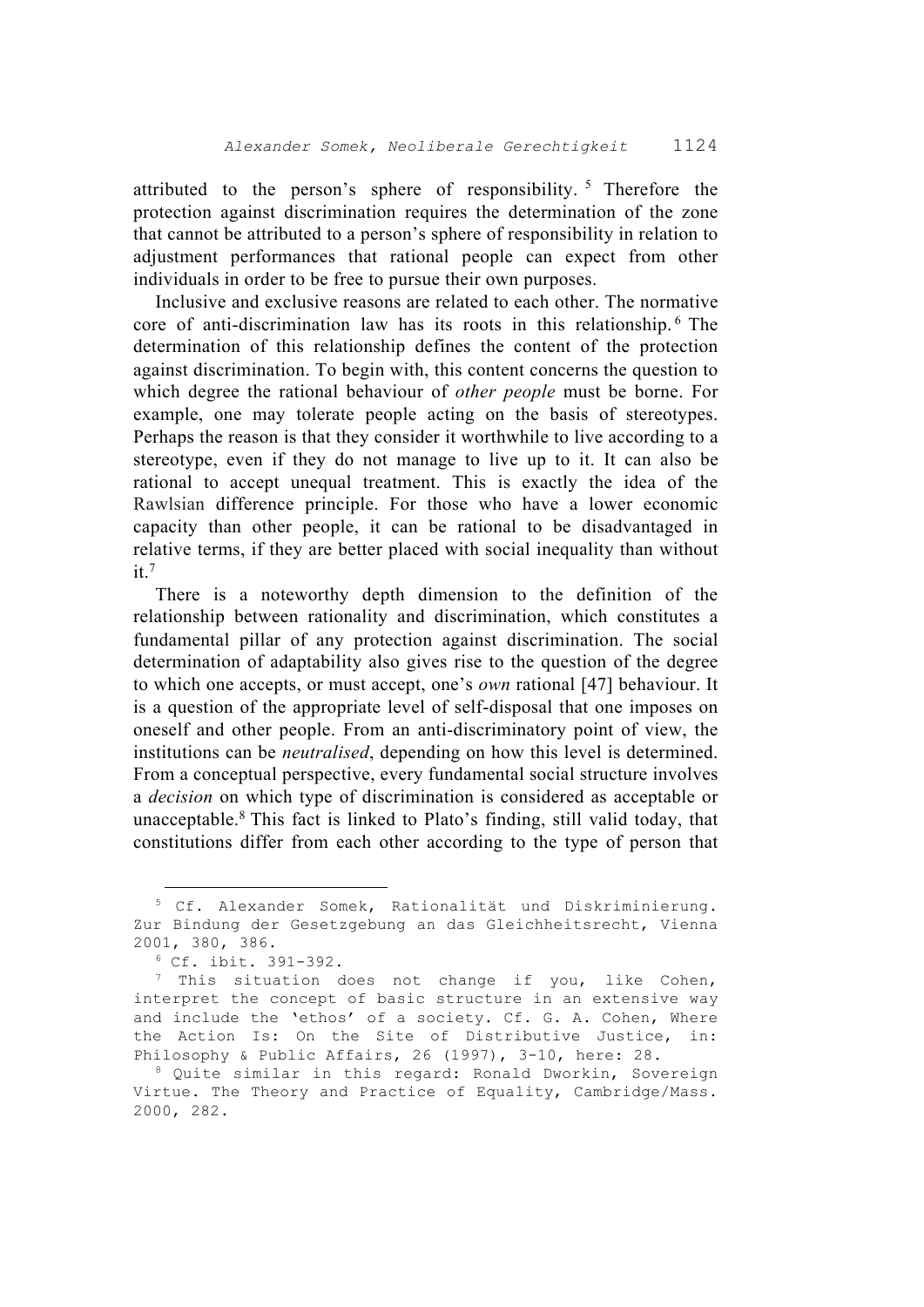they deem applicable to them. <sup>9</sup> The traditional welfare state can also be analysed against the background of a neutralisation performance. After all, the receipt of benefits generally implies the willingness to work. Those who are not willing to work are not considered as being discriminated against.

Two languages can express the task of the protection against discrimination in terms of the determination of the relationship between rationality and discrimination. These languages attribute, in different ways, a normative content to the right to equality. The first language consists of the distributive language of the theory of social justice.<sup>10</sup> It belongs to the field of political philosophy and deals with the distribution of social goods. <sup>11</sup> The second language has its origins in the deontological perspective of legal thinking.12 Its purpose lies in the observation of human behaviour and the assessment of the responsibility for the consequences that are linked to the latter.

In the introduction I mentioned that the fundamental differentiation of anti-discrimination law is based on a distinction that indicates an intrinsic distributive dimension. Therefore, I will start with the distributive language.

## *III. The distributive language*

The theory of social justice deals with equality in relation to the basic structure of society. It is dedicated to fundamental institutions that organise the social collaboration and the design of the rights and duties relating thereto. Equality is significant with regard to the *relative position*

<sup>9</sup> Cf. Platon, Politeia, 544d-e, dt.: O. Gigon, München 1974, 398.

<sup>&</sup>lt;sup>10</sup> This refers to a type of Rawlsian theory that perceives society as a system of cooperation. According to this theory, the problem of social justice is linked to a fair<br>distribution of the returns and costs of social cooperation.

 $11$  Cf. with regard to political philosophy as the attempt to draw the attention in politics to the philosophical thought: Leo Strauss, On Classical Political Philosophy, in: The Rebirth of Classical Political Rationalism. An Introduction to the Thought of Leo Strauss, ed. T. Pangle, Chicago 1989, 49-63.

<sup>12</sup> Cf. preferably: Leo Katz, Ill-Gotten Gains. Evasion, Blackmail, Fraud, and Kindred Puzzles of the Law, Chicago 1996.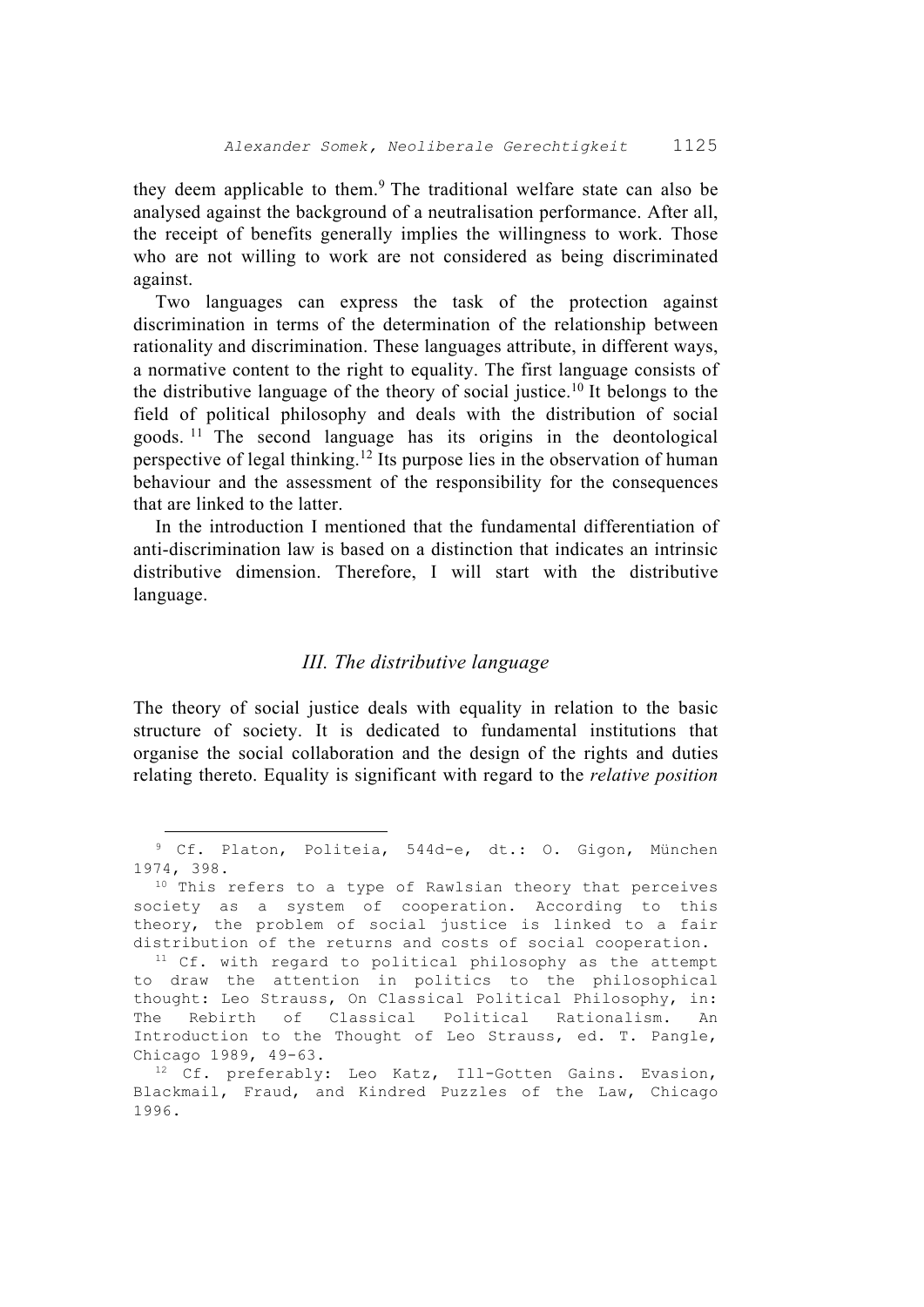that a person holds within this structure.13 In this context, it is irrelevant whether a person has obtained this position due to discriminatory actions or not. Yet, it is essential that the positions in relation to each other [48] must not be designed in a way that allows for the systematic imposition of disadvantages on people who are not accountable for these drawbacks. 14

Systematic disadvantages occur for different reasons. They can be based on social prejudices that are systematically reproduced<sup>15</sup>, or they are the result of fundamental rules that form the basis of social cooperation. These reasons are generally insignificant for the assessment of the distributive question. However, they can be of importance if it is a question of dealing with the adequate determination of the position of disadvantaged groups. Apart from that, a distributive approach raises the question whether individuals can be expected to make a personal effort to avoid the acceptance of a relatively disadvantaged position within an existing basic structure. If this is not the case, such a position must not exist.

Since the distributive perspective essentially focuses on the reasonableness of one's own efforts, certain expectations correspond to the rules of the basic structure. Following Rawls, they can be referred to as *social division of responsibility*. <sup>16</sup> The social division of responsibility determines the conditions under which people have to bear social disadvantages without the community being obliged to compensate for the latter. Therefore, a person with great mathematic capabilities that allow him/her to take a well-paid position in the social division of labour, but who prefers to make a living as a busker, has no right to complain about his/her comparatively low income. This applies at least as long as it is more advantageous for everybody in the framework of social collaboration that mathematicians have a more considerable income than buskers.

### *IV. The deontological language*

The deontological language focuses on the assessment of behaviour. From a deontological point of view, it is the specific purpose of rules to prohibit certain behaviour regardless of the significance or the negligibility of the

<sup>13</sup> Cf. John Rawls, Eine Theorie der Gerechtigkeit, Frankfurt/M. 1975. <sup>14</sup> Cf. in this regard the well-known work by Ronald Dworkin, l.c., 297. <sup>15</sup> Cf. the analysis: Cass Sunstein, Free Markets and Social Justice, New York 1997, 151-166. <sup>16</sup> Cf. John Rawls, Political Liberalism, New York 1993, 189.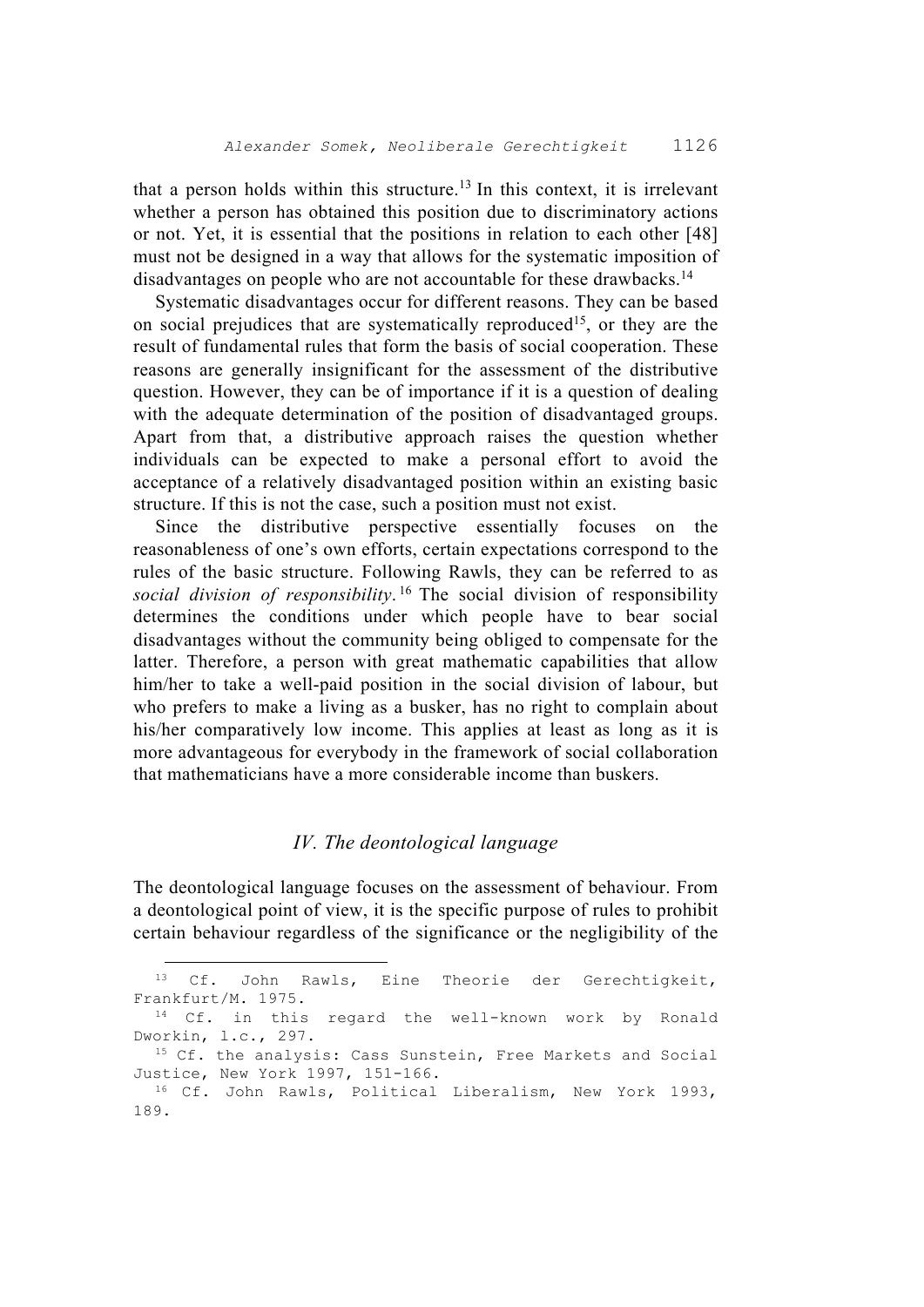consequences. <sup>17</sup> You must not kill. You are not allowed to kill, because this entails severe consequences for the person killed. You are not allowed to kill, because it is *wrong* to kill a person. It is wrong, since nobody has the right to decide on the life of another person.

The addressee of a prohibition must not impose a certain course of conduct if that conduct indicates a lack of respect for the victim. The claim that a prohibited behaviour was imposed can only be put forward under the condition that the addressee wanted the prohibited behaviour to take place or accepted its effects. Otherwise the scorned signal effect would stay out. Thus the identification of *reasons* for the behaviour is essential for the deontological approach.

For the articulation of the right to equality, this implicates that a discriminatory act is prohibited regardless of the significance or negligibility of its consequences. Yet, it also means that the discrimination only has to be accounted for if the addressee of the ban on discrimination has the undisputed [49] suspicion that he/she has attributed a lower value to one person than to another person. The focus lies on the unequal treatment in the shape of a humiliating act. The execution of a discriminating act requires the actor to consider the discrimination to be a *reason* to act. 18

The *responsibility for distributional consequences* becomes relevant in a way that differs from the distributive perspective. The question is whether discrimination is executed as an act of unequal treatment. The deontological perspective focuses on the responsibility for the effect that the behaviour has *on others.* If the distributive perspective refers back to responsibility, it deals with the effects of the behaviour on the actor's social position. 19

<sup>&</sup>lt;sup>17</sup> Cf. Thomas Nagel, The View from Nowhere, Oxford 1986, 176.

DZPhil 51 (2003) 1

<sup>18</sup> With regard to the attribution of reasons of behaviour cf. Thomas Nagel, The Possibility of Altruism, Princeton 1970, 47-48, 120, 129.

 $19$  In this context, it is obvious that the less someone can be held liable for her/his actions, the more free he/she is. For a related distinction between two types of responsibility that is, however, based on the temporal dimensions of behaviour, cf. E. Goodin, Social Welfare as a Collective Social Responsibility, in: D. Schmitz/R. E. Goodin, Social Welfare and Individual Responsibility, Cambridge 1998, 97-196, here: 150.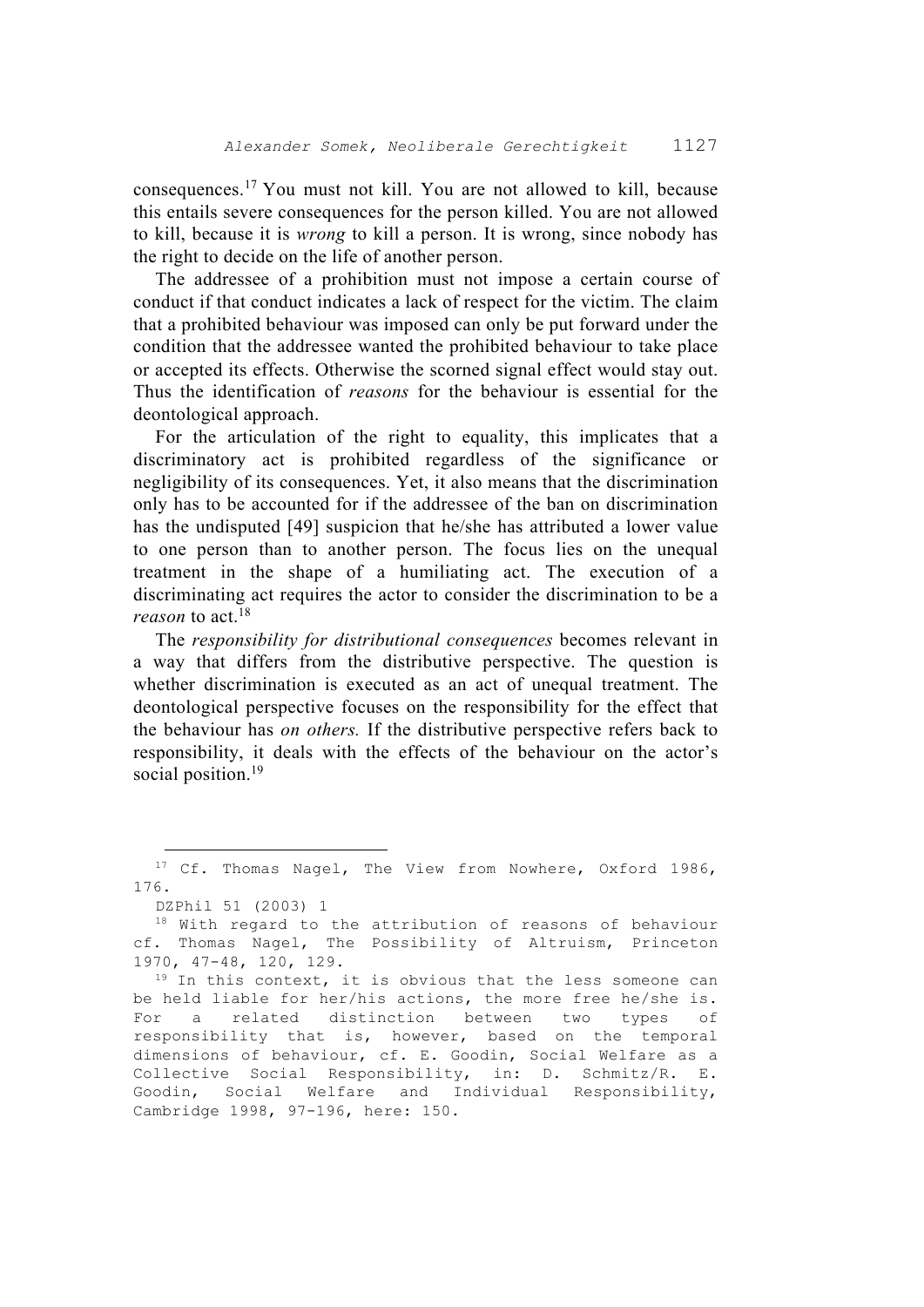#### *V. The unity of anti-discrimination law*

The above-mentioned reflections served as a preparation to precisely grasp the unity of anti-discrimination law. It is the result of the intrinsic attempt of anti-discrimination law to translate the distributive perspective of the theory of justice into the deontological language of law. This *translation function* is ambiguous. The translation is successful with regard to 'direct discrimination'. Yet, it fails in the opposite case of 'indirect' discrimination. This raises a problem.

Anti-discrimination law cannot be based on a single pillar. The protection against direct discrimination must be complemented by the protection against indirect discrimination. Otherwise, it could be easily undermined. However, indirect discrimination lacks the distributive rule that is characteristic for translation. Therefore, the use of antidiscrimination law can be assimilated to the social division of responsibilities in a market economy. With regard to anti-discrimination law, this means that its use necessarily fuels the suspicion of being a neoliberal and hence blunt instrument of welfare policy.

The following explanations of this contribution are dedicated to this problem. The following section can be considered as a guideline. The explanations must not be understood as premises of the further analyses. They rather sum up the results of the latter.

#### *VI. Translation – Incompleteness – assimilation*

It is due to the translation function of anti-discrimination law that, from a normative point of view, the distributive function of the protection against discrimination must constitute a liability. Undoubtedly, this represents a paradox. In order to fulfil its distributive task, an act, for which no one can be held responsible from a deontological perspective, has to be considered as individual wrongdoing in the framework of [50] anti-discrimination law. The reason is obvious. The theory of justice addresses "society as a collective body<sup>"20</sup>. It does *not* directly address certain social function holders within an established, basic structure. The translation into the deontological idiom must remove this uncertainty. Anti-discrimination law uses its addressees as *distribution agents* by creating liability and

<sup>20</sup> Cf. John Rawls, Eine Theorie der Gerechtigkeit, l.c., 189.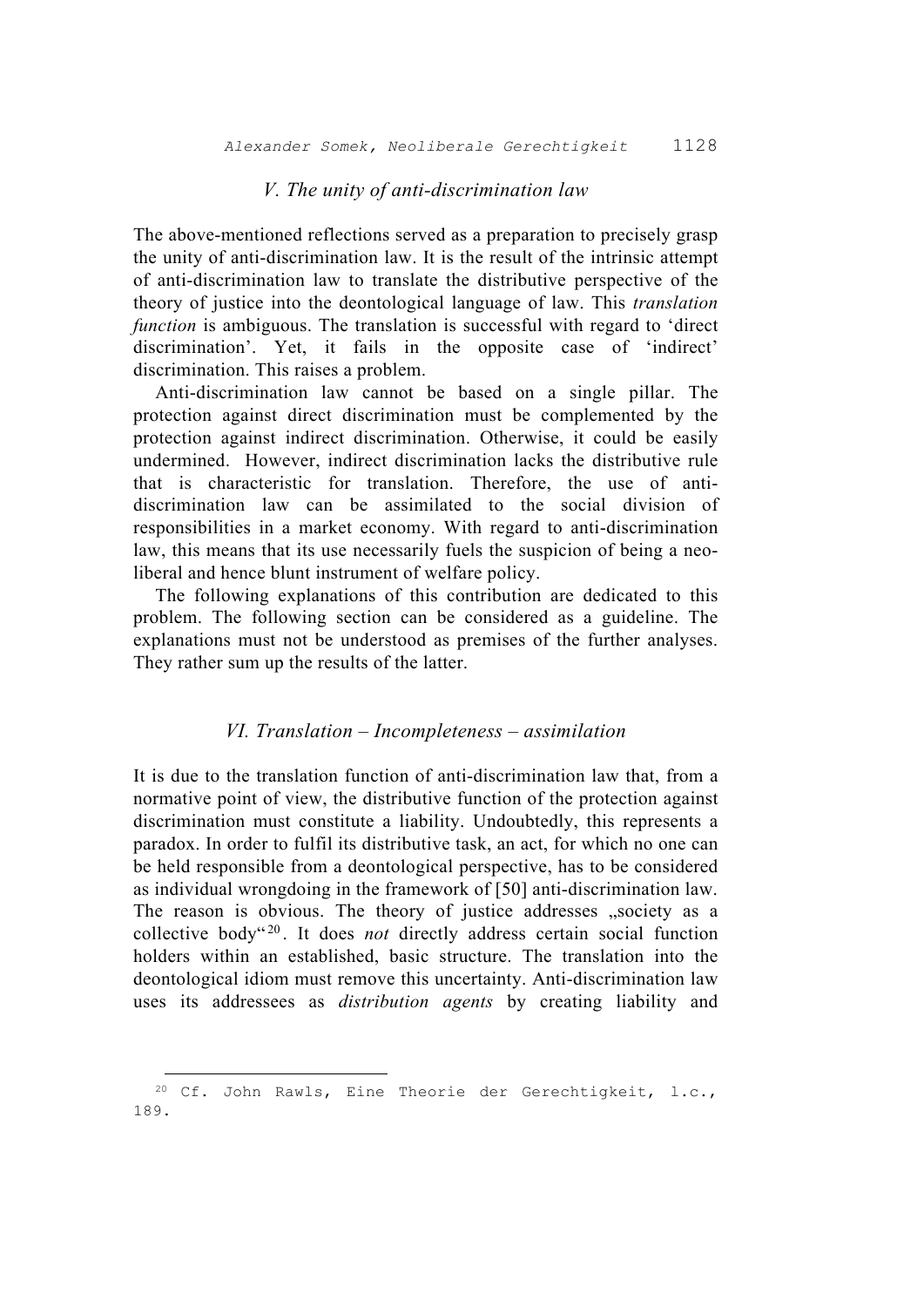responsibility rules to justify the worse treatment of certain people.<sup>21</sup> Those people who could be negatively affected by the behaviour of these agents, but do not have the social power to avoid this behaviour, are their *clients*. The significance of 'direct discrimination' lies in nothing other than this translation function.

Discrimination bans encourage people who act rationally to circumvent them. As a countermeasure, the protection against direct discrimination must be complemented by the protection against indirect discrimination. Yet, this complementarity only emphasises the *incompleteness* of the translation of distribution and liability issues. The translation of distribution and liability questions could only be carried out in full, if the extent of the responsibility of the distribution agents was clear. In this context, anti-discrimination law lacks a principle that exceeds the ban on direct discrimination. The importance of 'indirect discrimination' lies in its intrinsic puzzle. At this decisive point, which is of crucial importance for its success, anti-discrimination law lacks a distributive rule.

This reveals the conservatism of this field of law. It is an instrument of market correction. This requires that anti-discrimination law does not question the market as distribution mode. It is hence not by coincidence that, in the context of the assessment of cases of indirect discrimination, due to the lack of clear distributive rules, that form of social division of responsibility takes possession of anti-discrimination law, which is not unusual for market transactions. It reduces the claim of the theory of justice, that is systematically anti-discriminating, to the observation of the *behaviour* of certain distribution *agents,* which are considered as rational actors in a market economy. Therefore, the exclusive reasons (i.e. the reasons for anti-discrimination) can be adapted to this context. This renders the field of inclusive reasons expandable in principle. This can especially be observed in a social world like ours, in which adaptability is considered and experienced as virtue. 22

The following analysis of the basic principles of European antidiscrimination law in relation to labour law will confirm these observations.

<sup>21</sup> Cf. John Gardner, Liberals and Unlawful Discrimination, in: Oxford Journal of Legal Studies, 9 (1989), 1-21.

<sup>22</sup> Cf. Alexander Somek, l.c., 407.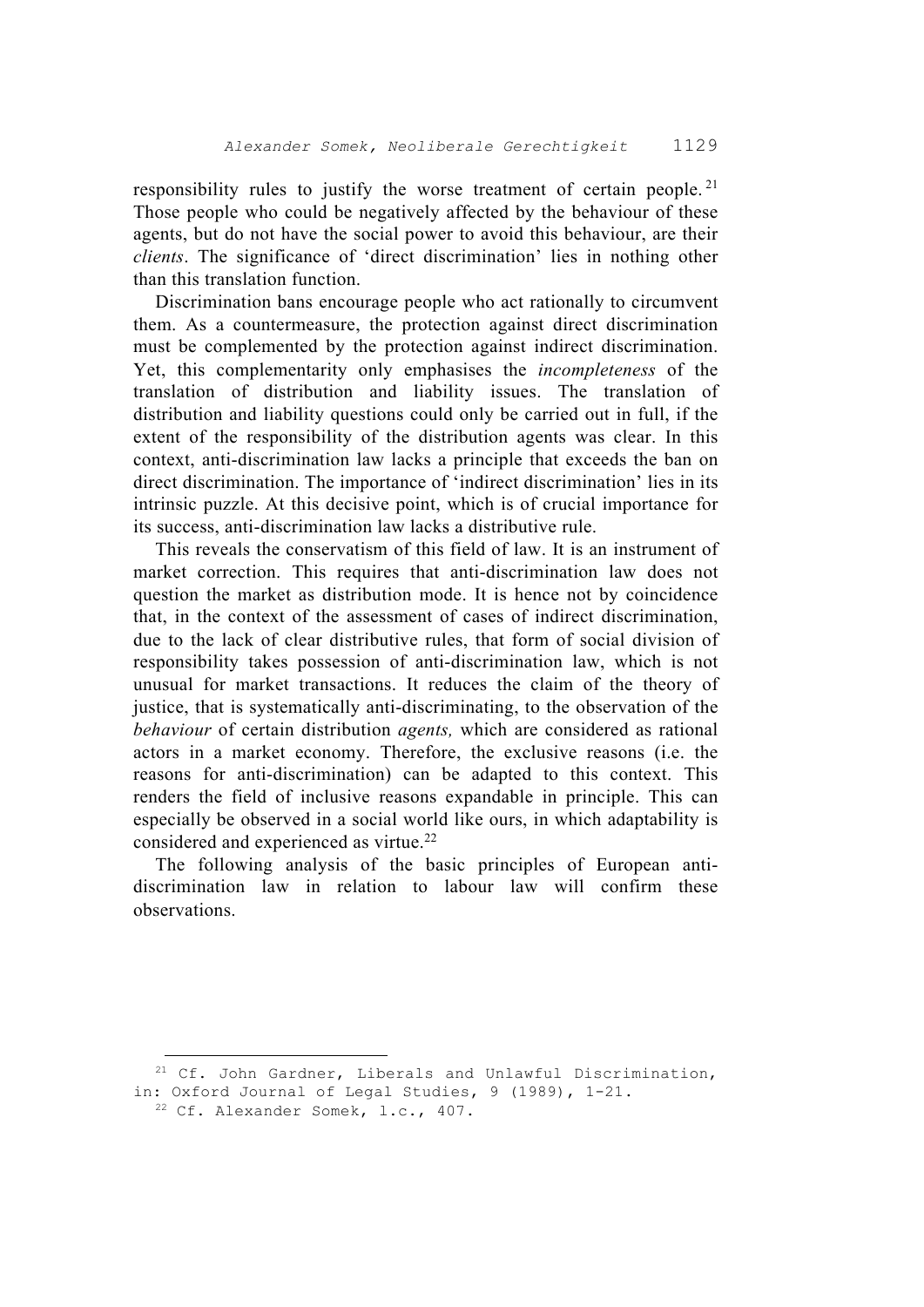### *VII. Direct and indirect discrimination*

European Community law has two scopes of application with regard to the protection against discrimination in labour law. The gender-based equal treatment is stipulated in [51] Art. 141 of the EC Treaty and specified by directives. The further reaching realisation of equal treatment in employment and work is based on Art. 13 of the EC Treaty and is regulated in the European Framework Directive for equal treatment in employment and occupation (2000/78/EC Council of 27.11.2000). Beyond the field of work and employment, Council Directive 2000/43/EC of 29.06.2000 implementing the principle of equal treatment between persons irrespective of racial or ethnic origin (cf. lit. e-h of Art. 3, leg. cit.) includes the protection against discrimination in areas such as social benefits or education.

By referring to the case law of the European Court of Justice (ECJ), both new directives distinguish in Art.2 between direct and indirect discrimination. Both types of discrimination are inadmissible due to the socalled *principle of equal treatment*, that is content-wise restricted to the regulation of these discrimination bans. A *direct* discrimination occurs, where one person on the grounds of reasons that are explicitly excluded by the principle of equal treatment (race, ethnic origin, religion, belief, disability, age, sexual orientation) 'is treated less favorably than another is, has been or would be treated in a comparable situation'. In contrast, an *indirect* discrimination occurs, where an apparently neutral provision, criterion or practice would put persons, who feature a taboo characteristic, at a particular disadvantage compared with other persons. With regard to indirect discrimination, as a result of its definition amongst other things, it is emphasized that the suspicion of discrimination is not substantiated if that provision, criterion or practice is objectively justified by a legitimate aim and the means of achieving that aim are appropriate and necessary.

It is striking that the legally significant distinction between direct and indirect discrimination takes place at a very early stage on the definition level. While the definition of direct discrimination gives the impression of being subject to a strict rule (according to Art.4 of the quoted directive, exemptions can be provided by law with regard to occupational requirements), the definition of indirect discrimination is subject to a necessity test.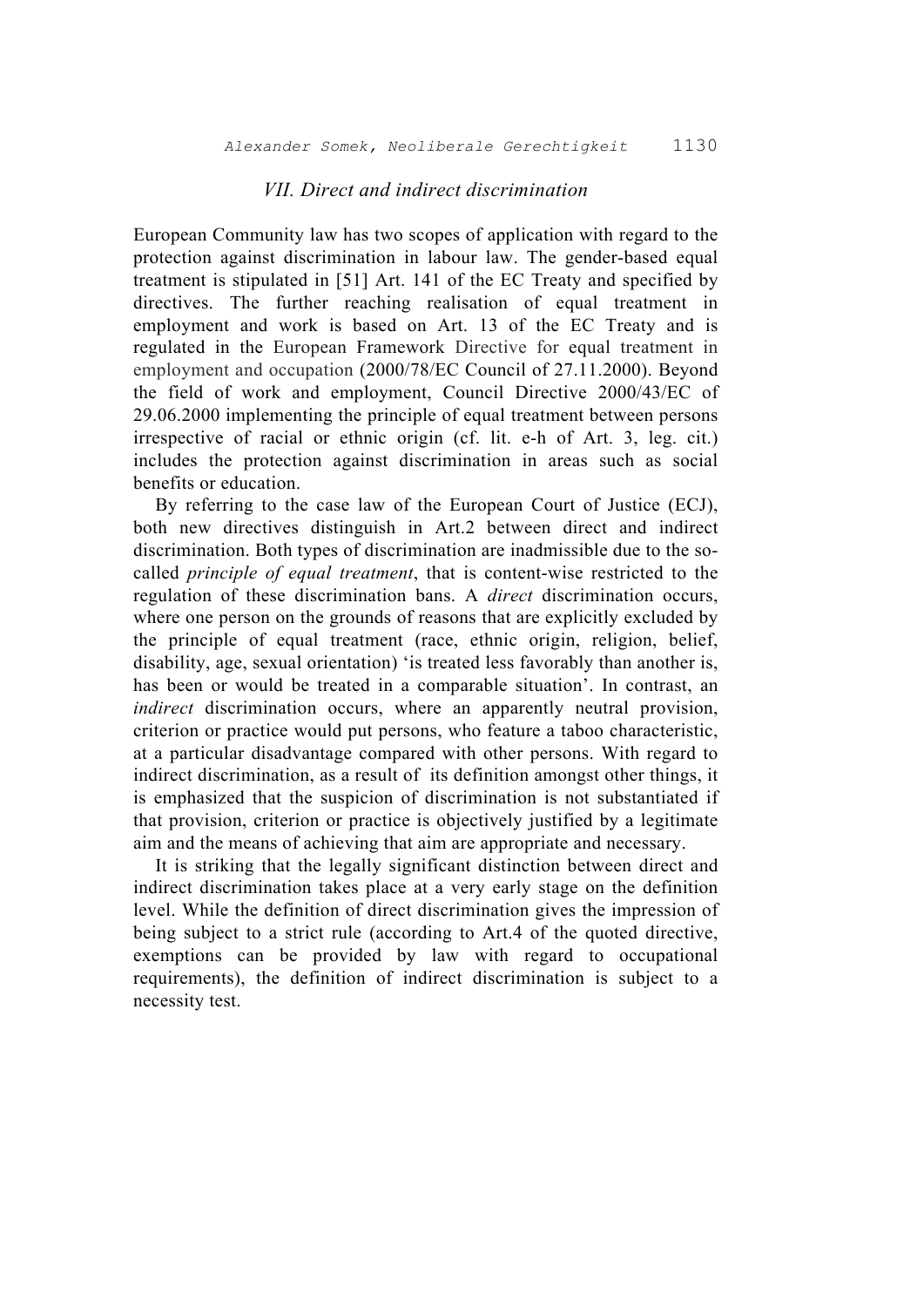#### *VIII. The enigma linked to direct discrimination*

Hence the difference between direct and indirect discrimination seems to be clarified. As long as it is not a question of an occupational requirement that is stipulated by law, direct discrimination is prohibited. A direct discrimination occurs where, due to a characteristic or feature that is referred to in Art. 1 of the respective directive, one person – even if only on a hypothetical basis – is treated less favourably than another person that is in a comparable situation, but does not have this characteristic or feature. Therefore, it should be possible to imagine a simple case that demonstrates how an employer behaves, when he or she discriminates against a person on the grounds of race, ethnical origin, religion, belief, disability, age or sexual orientation.

The following description represents such a case. The operator of a bar advertises a job and states in the advertisement that he does not want to employ 'gays'. There is barely a more direct and awkward way of discrimination. It is obvious that the bar operator does not want to employ people on the ground of their homosexuality. This is a paradigmatic case of direct discrimination.

[52] However, at a second glance, it can emerge that the barkeeper behaves in a completely rational way and that his actions are not based on an aversion to homosexual men. Let us assume that the barkeeper is worried about his business. His regular customers are paunchy men that enjoy telling dirty jokes. They would certainly not welcome being served by a 'fagot' or would enjoy humiliating a homosexual waiter. In the first case, the older, more experienced men would go to another bar; in the second case, the atmosphere would be unbearable. The reason for the barkeeper's discriminating behaviour lies therefore not in the sexual orientation of potential employees. He acts solely on business grounds. He takes the customers' preferences into consideration. If this attitude were a taboo, the market economy would not exist. The barkeeper cannot be held liable for the fact that these preferences are the way they are. Therefore, the discrimination on the grounds of sexual orientation only *indirectly*  represents the reason for his behaviour. The barkeeper considers the sexual orientation of an employee, since it is with regard to the customers' preferences a factor that has to be taken into account when planning the operating result. Against this background, would it not be more appropriate to speak of an indirect discrimination, although the barkeeper advertises that 'gays' are not welcome as employees?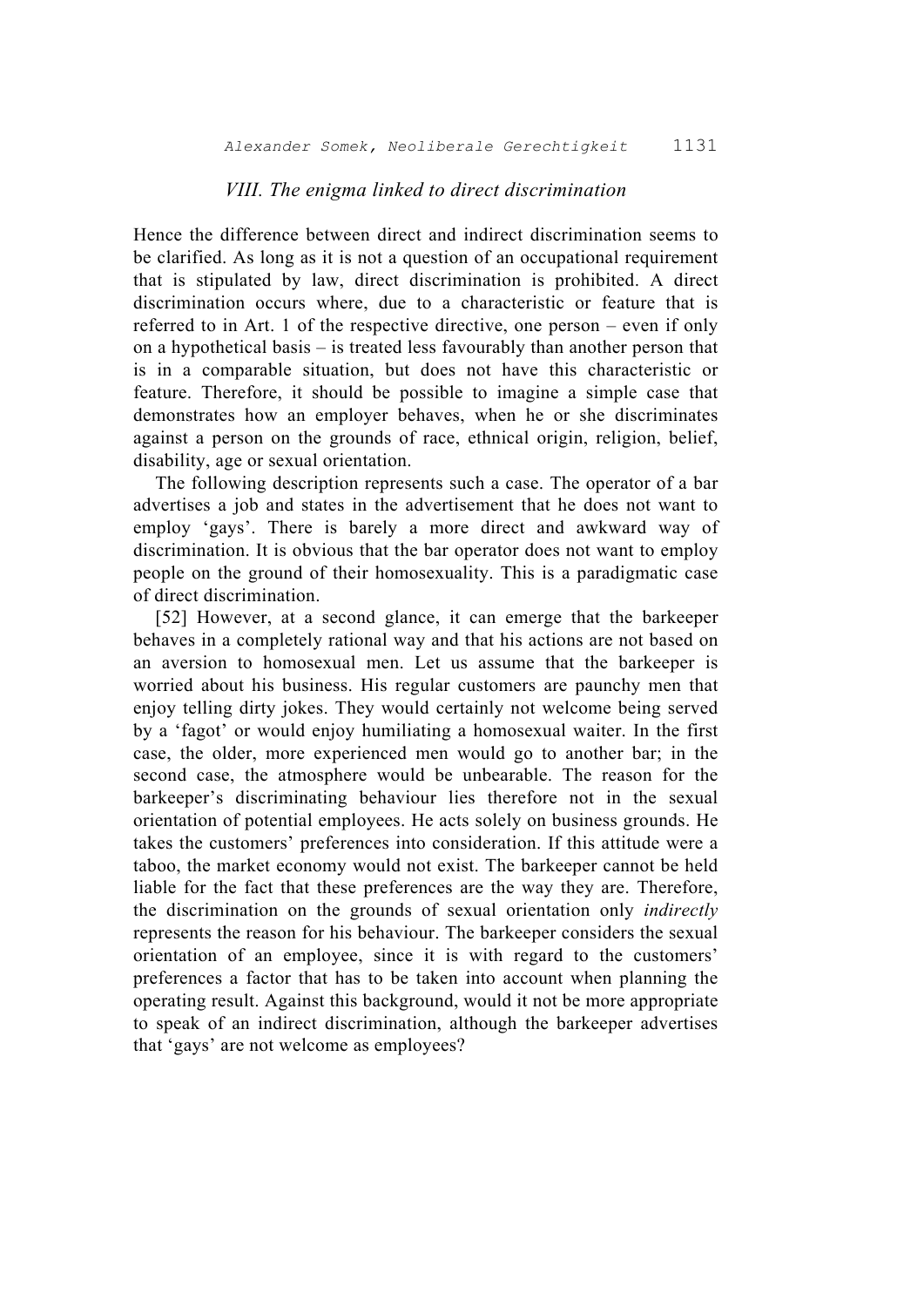#### *IX. Indirect indirect discrimination*

According to the legal definition, indirect discrimination always (and only) occurs, where the use of apparently neutral criteria results in the fact that a person with a certain feature or a certain characteristic is on a real or hypothetical basis treated less favourably than another person. Yet, the explicit exclusion of male homosexuals from an occupation is not based on the use of a neutral, but scorned criterion. Therefore, we cannot speak of indirect discrimination.

However, the barkeeper could still claim that his hiring criterion serves as a mere replacement for 'neutral criteria'. The neutral criteria are the business result and the work atmosphere. What looks like an indirect discrimination, must therefore be considered a indirect indirect discrimination. The link to the scorned characteristic is a way to realise an indirect – since it is focused on the business result – discrimination. Yet, indirect indirect discrimination is not prohibited.

This claim reveals the key problem, for indeed direct discrimination can be represented as indirect indirect discrimination in the framework of the determination of the relation between rationality and discrimination (see above II.). This is possible, but does not mean that the direct discrimination is identical to the implicit indirect negation. From a rational point of view, any direct discrimination can *principally* be considered as indirect indirect discrimination. This is because the feature (such as race or gender), to which the discrimination is linked, serves as an *extensional predicate*. <sup>23</sup> Its use ensures that recipients of the [53] distinction cannot elude the discriminating behaviour. The unequal treatment achieves its (generally permitted) aim.

It is important to respect the restriction that was mentioned above. The conversion of a direct discrimination into an indirect indirect discrimination requires that the set behaviour is considered as rational behaviour. A direct discrimination only occurs suddenly, if it is irrational. It occurs, if a carrier of certain characteristics or features is readily treated less favourable. The discrimination is based on groundless rejection. While irrational discrimination may be socially widespread, it is of no interest from a procedural perspective. If someone must defend himself against the accusation of discrimination, rationalisations represent the background music of any discrimination. 24

<sup>23</sup> Cf. Alexander Somek, l.c., 395-397.

 $24$  For a case study, cf. Elisabeth Holzleithner, Gleichbehandlung an den Universitäten, in: Christine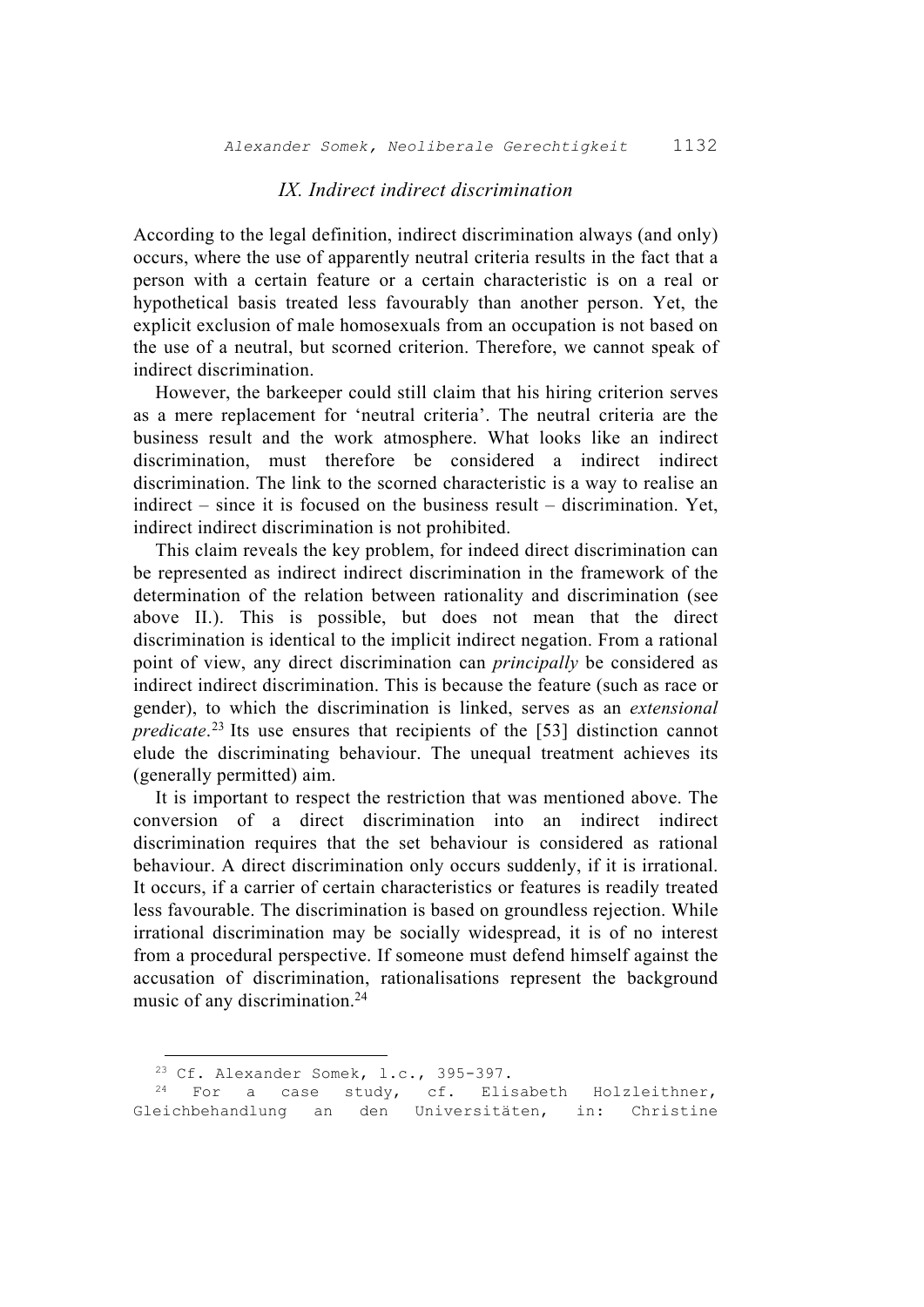#### *X. Two reasons for the protection against direct discrimination*

Yet, the significance of the protection against discrimination is obvious in both cases. First of all, the perpetrators of irrational discriminations can be subject to the pressure to justify their behaviour. Secondly, the use of extensional predicates is precarious, because the victims cannot avoid the discriminatory behaviour (or only by dissimulation or social ducking). The respective characteristics feature their immutable nature. You do not choose your sexual orientation. You discover it (sooner or later). However, from a rational point of view, these features (or characteristics) are not a reason to disparage their carriers. If irrationality does not prevail, then people with dark skin are not discriminated against, because they are 'black'. For example, people avoid contact due to the assumption that small children are afraid of people with dark skin. This is a discriminatory reason. In the example, it is based on a stereotype. The use of a stereotype allows discriminatory behaviour to form an exemption that represents itself with a claim of rationality. The protection against discrimination addresses this claim amongst others and examines whether it exists rightly.

From a rational point of view, a direct discrimination only takes up a scorned feature, because it is *more* suitable than another, 'apparently' neutral criterion to pursue a purpose that is not intrinsically discriminatory. Direct discrimination represents 'proxy discrimination'.<sup>25</sup> It refers to a feature in order to indicate a different characteristic, which is significant for the distinction. To the extent that direct discrimination proves to be more accurate than indirect discrimination, it is more rational by comparison.

With regard to its representative function (e.g. 'sexual orientation' standing for 'bad for business') the feature used is even neutral. It is only 'apparently' not neutral.

[54]

#### *XI. Direct discrimination as reflexive category*

In the guise of rational discrimination, direct discrimination is categorically deprived from the protection against discrimination. When

Goldberg/Sieglinde K. Rosenberger (ed.), Karriere Frauen Konkurrenz, Innsbruck 2002, 191-204. <sup>25</sup> Cf. preferably Deborah Heilman, Two Types of Discrimination: The Familiar and the Forgotten, in: California Law Review, 86 (1998), 315-361, especially 334- 335.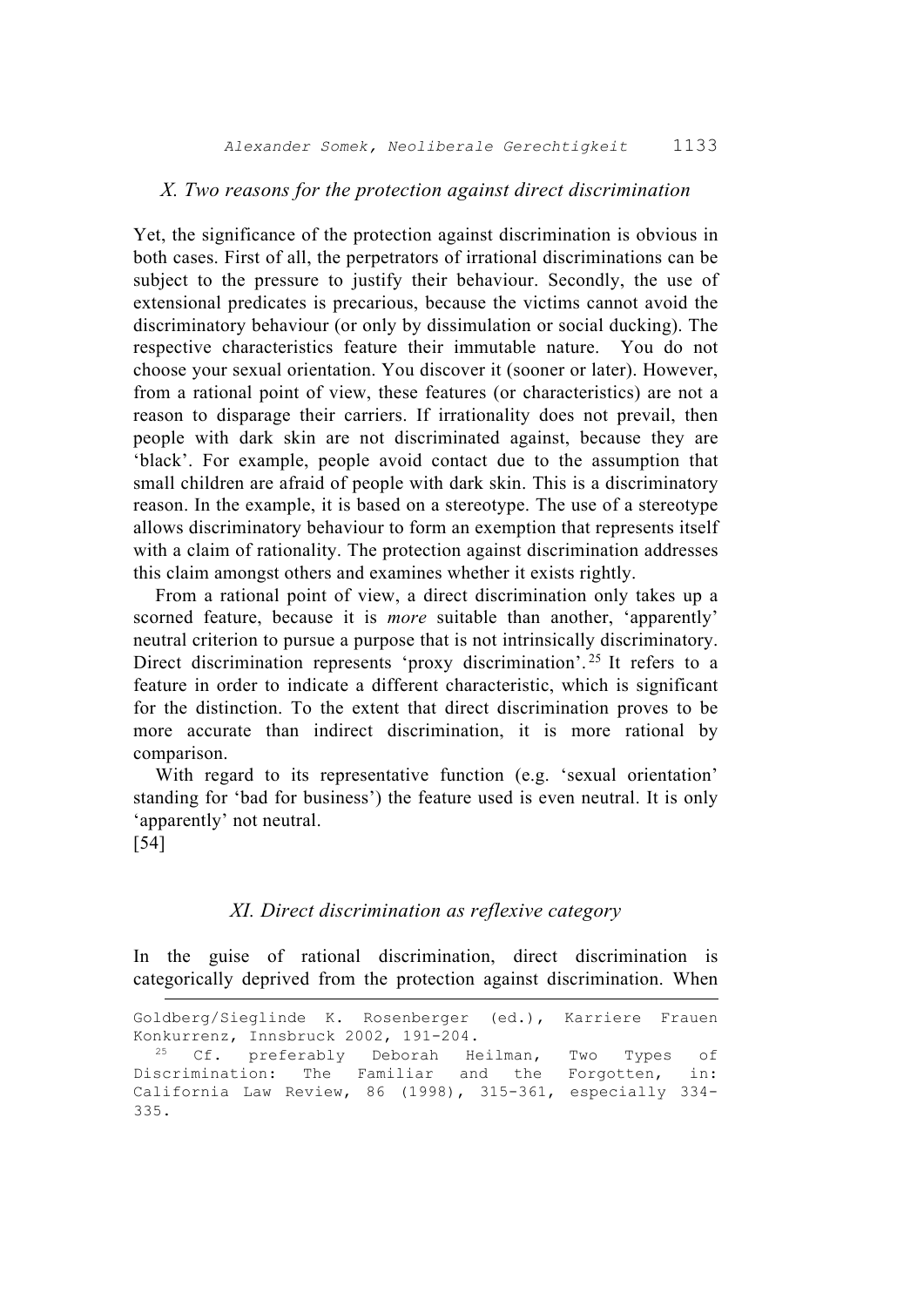considered against the background of the distinction between rationality and discrimination, it disperses. Therefore, direct discrimination as a category can only be considered as the answer to the problem that is caused by indirect indirect discrimination. There is nothing direct about it.

This reflection may reveal an essential purpose of anti-discrimination law. Employers can *even then* be held liable for the discrimination of black people or homosexuals, if their behaviour represents an indirect indirect discrimination. This is evident in those cases where prejudices of consumers and clients are indirectly affirmed by rational behaviour. The foreseeable attitude of the barkeeper's guests is characterised by homophobia. There are no objective grounds for this. The same applies to small children, who are afraid of people with dark skin.

The anti-discrimination law has no choice but to start with ingrained expectations and groundless prejudices of third parties. If those were constantly affirmed by the behaviour of distribution agents, then homosexuals and black people would never be able to assert themselves and to be respected within society. A single interruption in a significant place can dissolve the systemic web of discriminations. The objective of anti-discrimination law can be achieved by compelling people, who are strongly prejudiced, to associate with those, who were the victims of their preconceptions to this day. The objective is to guarantee everybody's equal participation in a social cooperation.

In light of the determination of the relation between rationality and discrimination (see above II.), this means that the protection against discrimination is *prioritised* with regard to the respect of rational behaviour. The term 'direct discrimination' describes this priority. Without it, the right of equality would be *meaningless*. <sup>26</sup> Its importance depends on the precondition that certain reasons for rational behaviour are excluded due to their discriminatory content.

## *XII. The distributive dimension and the content of the principle of equality*

The above-mentioned translation is successful. The category of direct discrimination highlights the distributive dimension of anti-discrimination law in its deontological guise. In the framework directive (in paragraph 9 of the preamble), this dimension is clearly expressed. Employment and occupation are described as key elements 'in guaranteeing equal opportunities for all and contribute strongly to the full participation of

<sup>26</sup> Cf. Alexander Somek, l.c., 317, 356, 359, 391-392.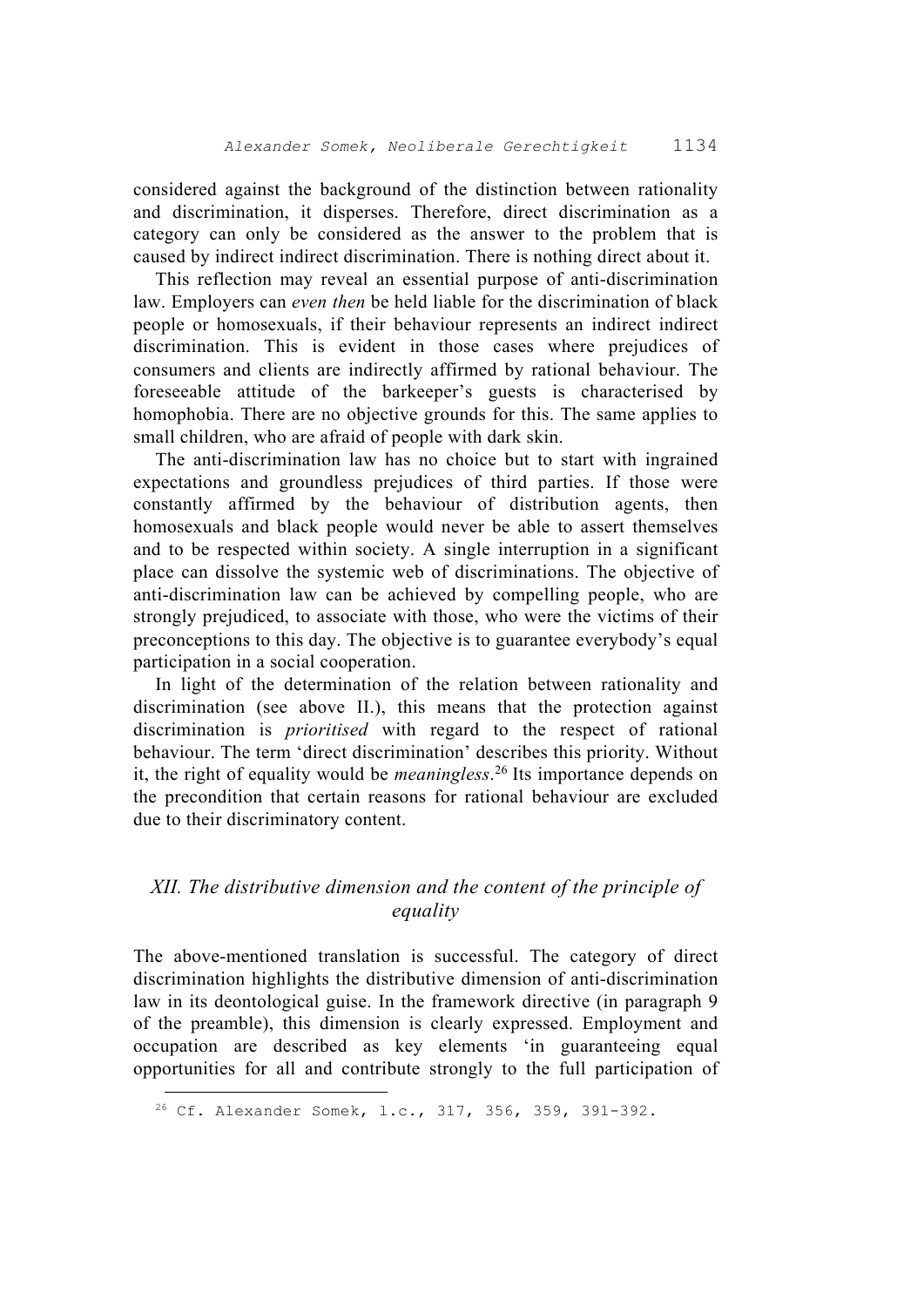citizens in economic, cultural and social life and to realising their potential'. The inclusion of the addressees of the protection against discrimination, that appears to be implicit, can be seamlessly reconciled [55] with the social division of responsibilities, as it is perceived by the theory of justice. There is no reason why people should accept a social disadvantage due to existing racist or homophobic prejudices. The same applies if the less favourable treatment is merely based on a rational consideration of such prejudices. From a distributive perspective, the protection against direct discrimination cannot be criticized. The rational consideration of prejudices is illicit. This is the content of the right to equality that the directives describe as the 'principle of equal treatment' (Art. 1, leg. cit.). $27$ 

As regards content, the principle of equal treatment as a prohibition of direct discrimination for the distribution agents means nothing other than the fact that they are collectively obliged to make an appropriate contribution in the fight against systematic discrimination. The obligation applies to all of them, since it concerns everybody personally. Since it does not become obsolete as a consequence of the consumers' preferences, the distribution agents carry a financial and pedagogical burden in relation to the latter. The distribution agents must take responsibility as the consumers' teachers. The *attitudes* of the members of society are supposed to change by accepting the clients of anti-discrimination law as employees. On the grounds of changed attitudes, the social position of these clients is supposed to improve in the long term. In a society, in which social goods are attributed due to voluntary transactions, this seems to be the only way to arrive at a situation of equal participation for everyone.<sup>28</sup>

 $27$  The principle of equality focuses on the fact that the distribution agents' attitude must not obstruct the equal access of clients of the protection against discrimination to social positions. There is a good reason for this. There is barely a more appropriate field to interrupt the circuit of the social confirmation of prejudices than the field of employment. Employment and the participation in social life, that goes along with it, belong to the goods that everyone wants to have, irrespective of what else people may want apart from this. Equal opportunities in terms of access are important. It is not an acceptable alternative to deport people of a different colour and homosexuals to islands, where they can lead a comfortable life.

<sup>28</sup> A change of the distribution of resources can lead to a change of attitudes. It is well known that wealth can replace education or personal style as source of social recognition. In newspapers, there is abundant information about gross people. Law can tie in with social mechanisms of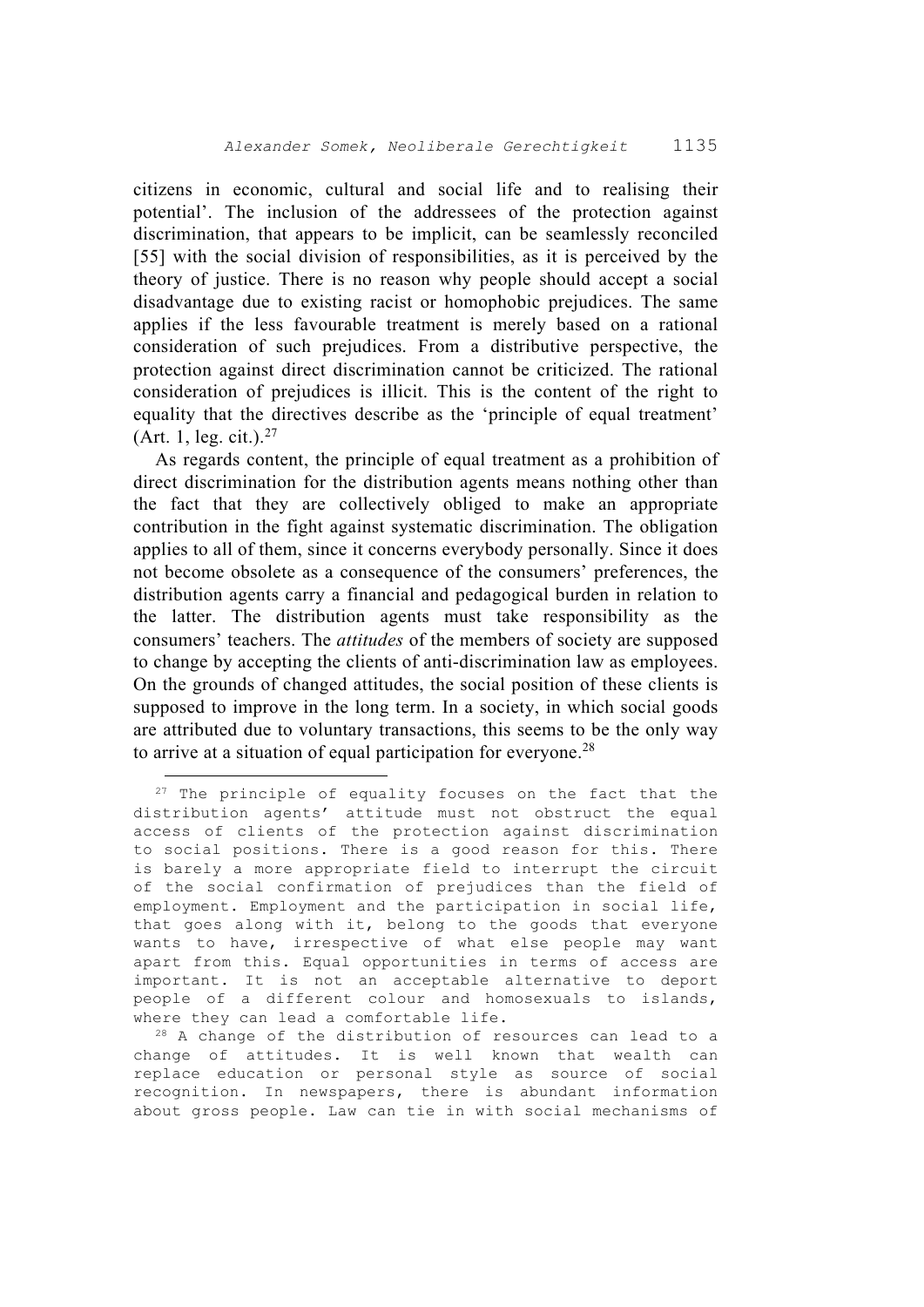### *XIII. Incompleteness*

With regard to its form, the decentralised value assessment on markets is the same as under social discrimination. Anti-discrimination law tries to avoid the occurrence of the latter. If, due to his complexion, A is perceived as better looking than B by the public, the designer will rather hire A than B as a model, merely because the consuming public prefers A to B. The public does not have to justify its preference. The market economy requires everybody to be adaptable *except for* consumers where their preferences are concerned. However, they have to accept to be manipulated by the suppliers. But they do not really care, since they are poised to perceive their desires as given.

[56] Besides, adaptability represents the cast-iron law of survival in the market economy. The anti-discrimination law only excludes those who often have striking, but immutable, features and who are therefore not able to adapt. <sup>29</sup> They are not flexible. Bans on discrimination compensate for this situation. Inflexibility is neutralised. Beyond, in a market economy, the social division of responsibility is shaped in a way which allows employers to choose any kind of rational behaviour that is appropriate to avoid a conflict with the protection against direct discrimination. Their responsibility as distribution agents does not exclude them from rationally adapting to the determination of the relation between rationality and discrimination, which the ban on direct discrimination imposes on them.

In order to be able to distinguish between an impeccable rational adaptation and circumvention, the use of anti-discrimination law requires considering the discrimination as an act. The justification of the act must be taken into consideration. In this context, one should resort to *conceivable reasons* for the behaviour. Hence, the distribution agents must focus on avoiding any kind of behaviour that *could be* perceived as the expression of a discriminatory stance.

Yet, the translation function of anti-discrimination law does not allow for a consideration of the *attitude of the distribution agents.* If their attitude were decisive, this would lead to a deontological reduction of this legal field. <sup>30</sup> The translation would be obsolete. Therefore, the

Bias in Equal Protection: The Visibility Presumption and the Case of, 'Don't Ask, Don't Tell', in: Yale Law Journal, 108 (1998), 485-571.

<sup>30</sup> With regard to the deontological reduction, cf. Alexander Somek, l.c., 456-458.

this kind and stimulate a change of attitude through the distribution of resources.<br><sup>29</sup> Cf. to this problem: Kenji Yoshino, The Assimilationist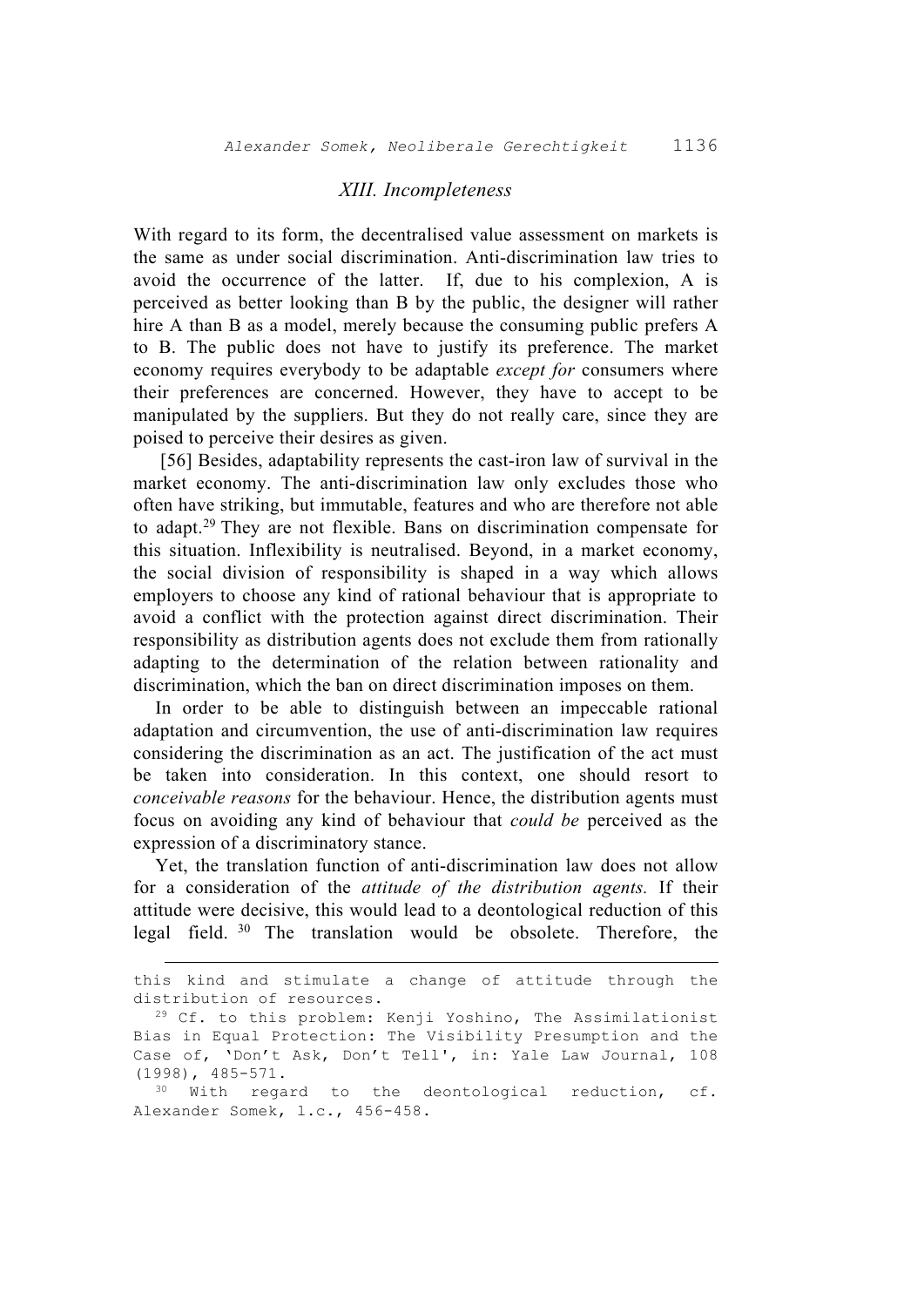determination of the attitude, for which the distribution agent can be held liable, must be based on the definition of the relation between rationality and discrimination from a distributive perspective that is *independent* from his positions. A further glance at direct discrimination may provide us with a better insight on what this means.

Ladies orchestras (or girl groups) do not employ male musicians. This is probably a case of direct discrimination. The decision on whether a direct discrimination has occurred requires seeing the case for what it really is, i.e. an indirect indirect discrimination. The use of the definition of the relation between rationality and discrimination, on which the principle of equality is based, results in the fact that anti-discrimination law classifies the case *prima facie* as direct discrimination. In order to decide on the question whether the ladies of the ladies orchestra *really* discriminate against men by not employing them, the content of the principle of equality in this particular case has to be determined. In this context, the systematic consequence of the distribution agents' attitude in relation to the rational pursuit of a purpose must be taken into account. Reasons for behaviour do not play an essential role.

The exclusion of men from this employment represents a rational and necessary means to maintain the identity of the service company 'ladies orchestra' (or of a girl group). The pursuit of the target to achieve economic success with such a business would be discriminatory if it strengthened the *systematic* and social less favourable treatment of men. However, this is not to be expected. The operation of a ladies orchestra does not serve a discriminatory purpose. It does not promote the prejudice that men are worse musicians than women. This prejudice would be linked [57] to the consequence that, from a socio-economic perspective, male musicians would be worse off than female musicians. Against this background and since this consequence is not to be expected  $31$ , antidiscrimination does not have to be prioritised with regard to the rational pursuit of a purpose. Even if the members of a girl group came together because they considered men to be repelling creatures and therefore attributed a lower value to men than to women from a deontological point of view, this would not be necessary.

*On the one hand*, this reflection shows that the definition of the relation between rationality and discrimination can only be determined by resorting

<sup>&</sup>lt;sup>31</sup> Girl groups and boy groups must be distinguished from cases, in which gender-specific groups have the social and economic power to decisively determine the quality standard. Therefore, the above-mentioned reflections cannot be conferred to the Vienna Philharmonic Orchestra.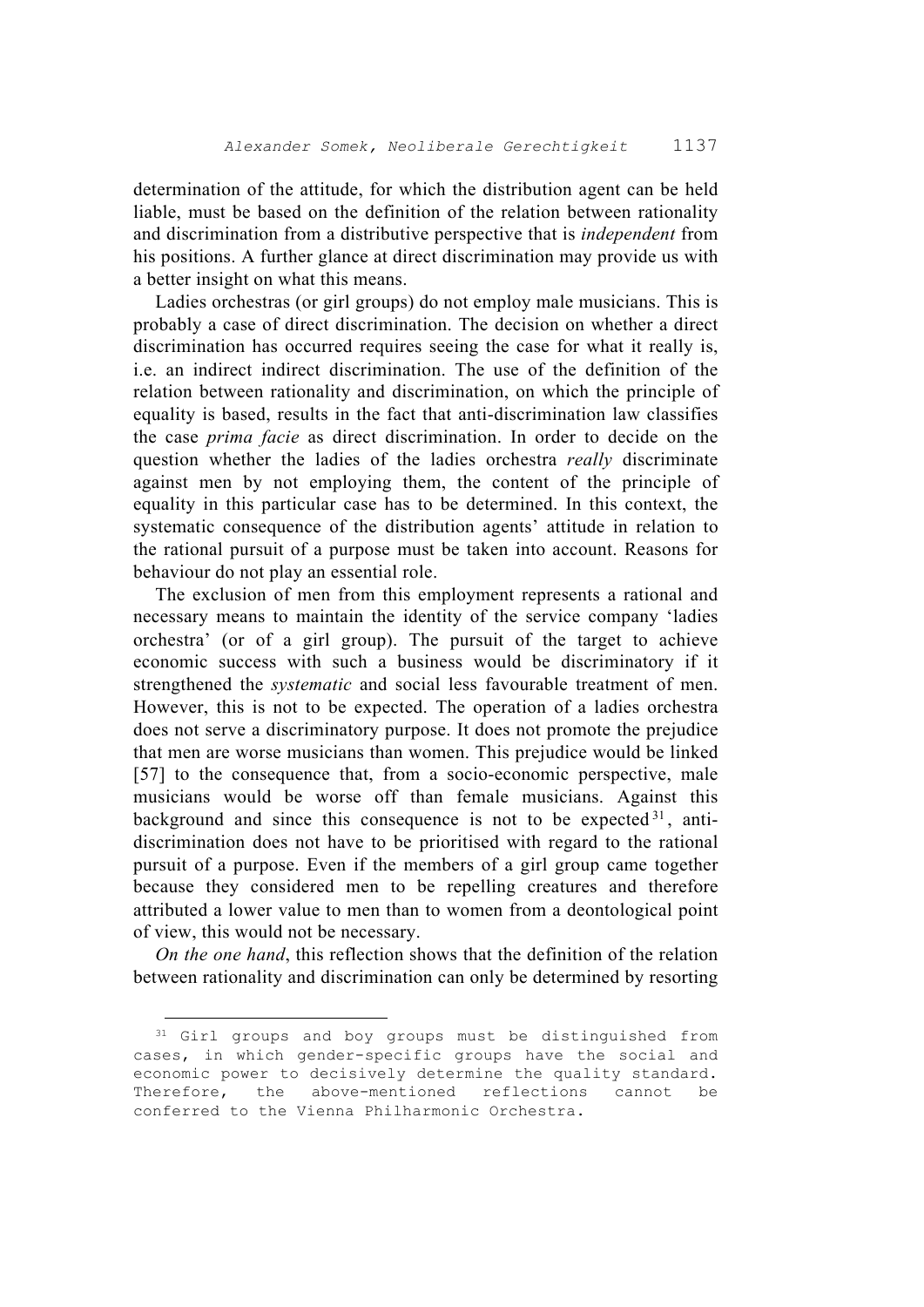to the distributive dimension of anti-discrimination law; this entails the assessment of the question whether a business decision affects a person's systematic, less favourable treatment or is entangled in it. *On the other hand*, from the point of view of distribution agents, anti-discrimination law has a deontological horizon. In the case of indirect discrimination, the latter threatens to replace the lacking distributive dimension.

Indirect discriminations that are based on the use of 'apparently neutral features' ('part-time employees' instead of 'women') are considered to be admissible, if 'the provisions, criteria or practices are objectively justified by a legitimate aim and the means of achieving that aim are appropriate and necessary (Art. 2 of both framework directives). This shows that indirect discrimination subjects the priority determination in relation to rationality and discrimination to a consideration in relation to rationality. In this way, the determination of the relation between the protection against discrimination and economic rationality is on the same level with the latter. It is potentially made available to economic interests. It lacks the distributive rule. It is reduced to one aspect within the weighing of benefits that represents the domain of moral intuitionism.<sup>32</sup> Yet, the lack of a distributive rule encourages bad intentions in particular. If the use of deontological language is not determined by a distributive rule, it prevails. Hence, the development of disproportional distribution effects is only classified as discrimination if there are indications that the distribution agent intended discrimination. If an intention cannot be found – and when will this be the case? -, discriminatory distribution effects can be dismissed as an attitude's unintended side effects. The deontological language dominates. Anti-discrimination law decomposes itself. Its application is turned upside down.

## *XIV. Assimilation*

What would happen to the barkeeper, if he focused on exclusively employing 'married people'? At first glance, you may think that the clever man has merely changed his technique of discrimination [58]. He has opted for an indirect instead of a direct discrimination. In comparison to the scorned feature of 'sexual orientation', marriage is a neutral

<sup>32</sup> Cf. Alexander Somek, Eine egalitäre Alternative zur Güterabwägung, in: B. Schilcher et al. (ed.), Regeln, Prinzipien und Elemente im System des Rechts, Wien 2000, 193-220.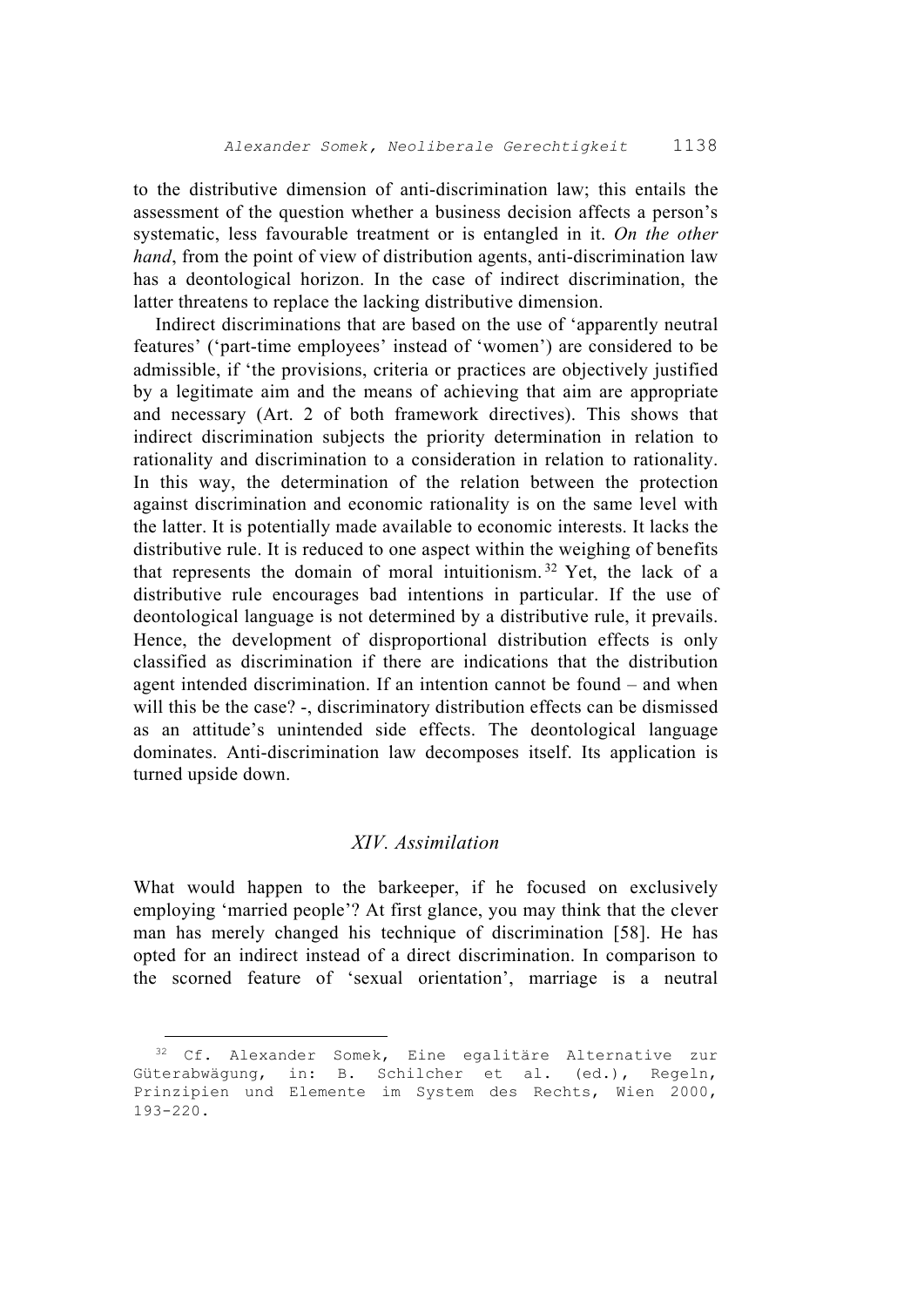characteristic. This is at least what it looks like. It remains true, provided that you do not ask yourself the question what 'indirect' means.

From an intensional perspective, indirect discrimination occurs if the scorned feature is not directly mentioned, but replaced by a synonym. You say 'not married' instead of 'gay'. From an extensional perspective, indirect discrimination occurs, if it is not accurate. The selection of unmarried people also includes homosexual singles. The less accurate a classification is, the easier a suspicion of direct discrimination can be rebutted.

From the point of view of rationality, extensional predicates play an important role if discrimination occurs (see above II.). Therefore, one should adhere to an extensional characterisation. Thus indirect discrimination always occurs, if, due to a very inclusive classification, a surprisingly high percentage of the scorned group is concerned and the relatives of the group members suffer a 'particular disadvantage'. Meanwhile, from a conceptual perspective, indirect discrimination does not come close to what should have been achieved by the identification of such a direct indirect discrimination. On the one hand, there is a striking asymmetry in relation to direct discrimination. Since the latter was translated, as demonstrated above, as a category, it *represents* the distribution key. The situation is different with regard to indirect discrimination. There is no rule that indicates the percentage of disadvantage, above which discrimination occurs. On the other hand, there may be an objective reason for the absence of a rule. From a distributive perspective, the 'disparate impact' of a measure or a practice does not naturally reveal the disadvantage of position that is relevant to the distribution. Whether seventy per cent of those that work in comparably low-paid jobs are women and not men is irrelevant, if the seventy per cent of women and the thirty per cent of men that also have low-paid jobs have a systematic disadvantage in common that is based on their respective social impotence. Undoubtedly, in such cases indirect discrimination could be complemented by a distributive rule.

You could consider women to be always discriminated against, if they take less than half of the positions. Yet, such an understanding of direct indirect discrimination cannot be reconciled with indirect discrimination, as understood by anti-discrimination law. Indirect discrimination includes a deontological brake. Employers are allowed to present 'objective reasons'. These reasons can help them to shirk their responsibilities as distribution agents. After all, the use of a very inclusive classification allows for the presentation of reasons for rational behaviour, on the grounds of which distribution agents are permitted to act *like all other*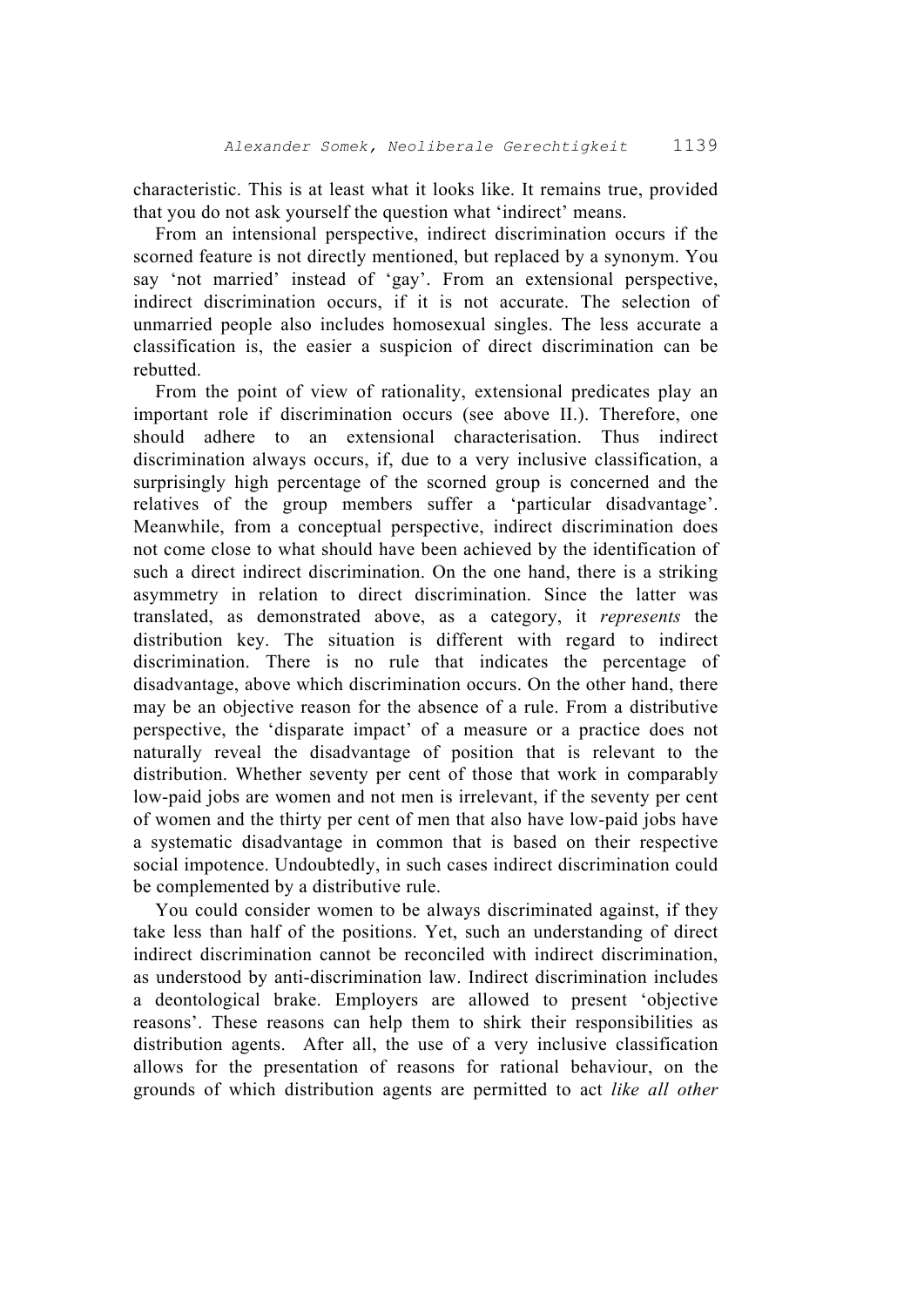*market participants*. The creation of a distribution rule within direct discrimination results in the rejection of certain cases. Indirect discrimination reintroduces these cases in permission form.

Thus, the use of anti-discrimination law is assimilated to the type of social division of responsibility that is typical for commerce in a market economy. It is coherent with the deontological language of law. The argument that distribution agents should not be asked to make undue sacrifices can be used to free their behaviour from the suspicion of being the *expression* of discriminatory attitude.

[59] Anti-discrimination law becomes flexible towards economic, practical constraints.<sup>33</sup> At this decisive point for anti-discrimination law, a distribution rule is missing. Instead, the deontological language prevails. Anti-discrimination law is neither equipped with a benchmark for the social division of responsibility nor with a pattern to determine the position. Therefore, it is susceptible to the practice of replacing distribution questions with liability questions in the context of the behaviour in a market economy.

Whether the use of anti-discrimination law *can* also provide an effective intervention in the logic of market-based discrimination in cases of indirect discrimination, depends thus on the attitudes of the institutions that apply the law. The guarantee of the protection against discrimination becomes a voluntary service of well-intentioned judges.<sup>34</sup> Strangely enough, this is coherent with a neoliberal welfare policy. Beside the promotion of flexibility and adaptability, the latter guarantees certain social minimum standards (in this case the protection against direct discrimination). With regard to the field that goes beyond minimum standards, this welfare

<sup>33</sup> Cf. Nikola Lacey, From Individual to Group?, in: B. Hepple/E. Szyszczak (eds.), Discrimination: The Limits of Law?, London 1992, 99-124, here: 105: '[I]n deciding what constitutes less favorable treatment, sexist [...] stereotypes can creep in; in deciding what is justified, the view of anti-discrimination law as essentially concerned with dismantling restrictive practices and opening up a genuine market of equal opportunity predisposes tribunals to be sympathetic to economic arguments and discourages any clear appeal to the intrinsic value of a more egalitarian world.'

<sup>34</sup> For an optimistic perspective, cf. Karl-Jürgen Bieback, Die mittelbare Diskriminierung wegen des Geschlechts. Ihre Grundlage im Recht der EU und ihre Auswirkungen auf das Sozialrecht der Mitgliedsstaaten, Baden-Baden 1997.